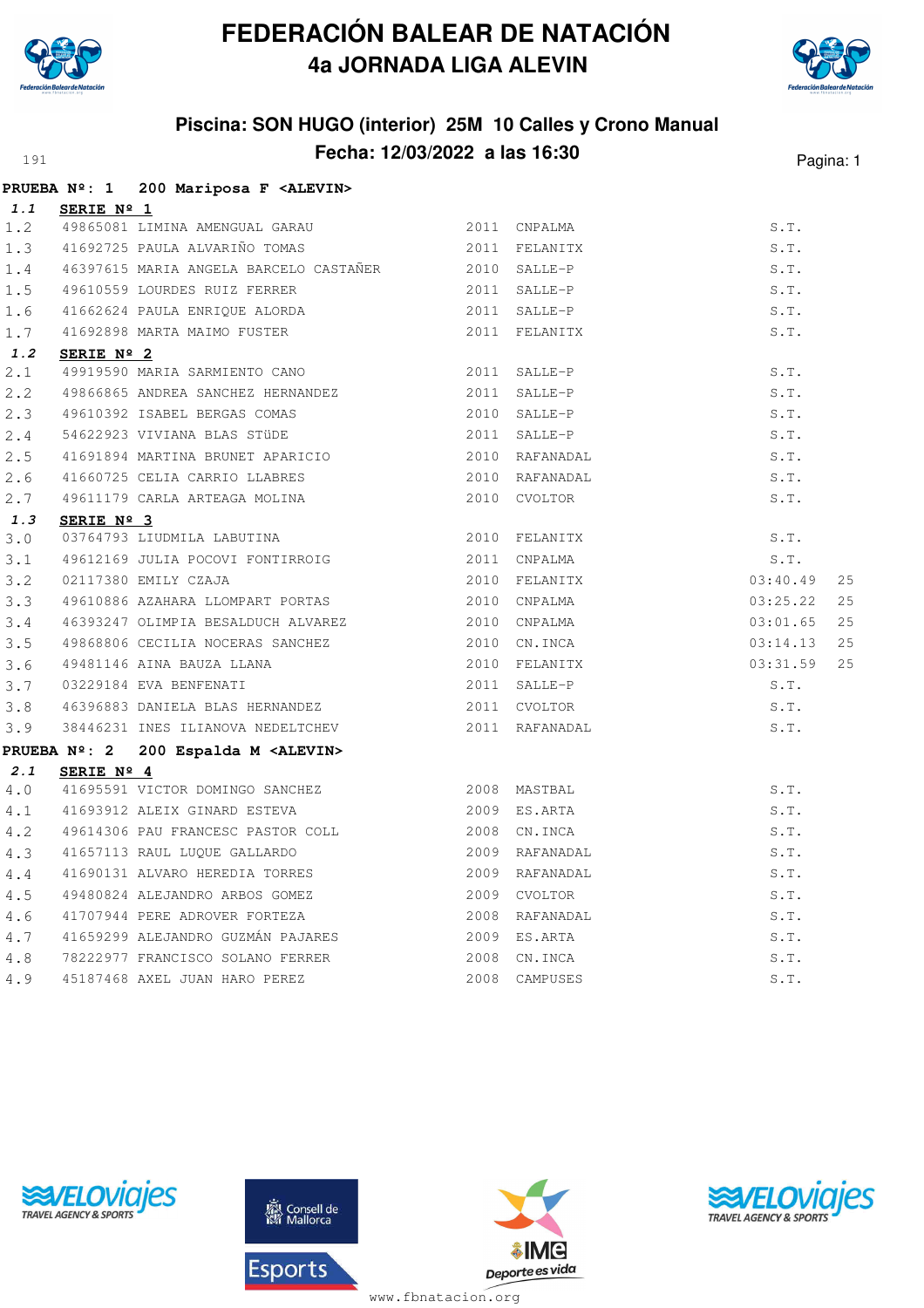

**PRUEBA Nº: 2 200 Espalda M <ALEVIN>**

## **FEDERACIÓN BALEAR DE NATACIÓN 4a JORNADA LIGA ALEVIN**



#### **Piscina: SON HUGO (interior) 25M 10 Calles y Crono Manual Fecha: 12/03/2022 a las 16:30** Pagina: 2

|       |            | PROEBA Nº: 2 200 ESPAIGA M <alevin></alevin>                   |      |                |          |    |
|-------|------------|----------------------------------------------------------------|------|----------------|----------|----|
| 2.2   | SERIE Nº 5 |                                                                |      |                |          |    |
| $5.0$ |            | 45698005 RAUL CALZETTA TORRES                                  |      | 2009 MASTBAL   | S.T.     |    |
| 5.1   |            | 45371479 MARC GAYA BISQUERRA                                   | 2008 | CN.INCA        | S.T.     |    |
| 5.2   |            | 45192169 SAMUEL ROMERO MESA                                    | 2008 | CVOLTOR        | S.T.     |    |
| 5.3   |            | 49776998 MATEU BONNIN RIERA                                    | 2009 | LLUCMA         | 03:58.59 | 25 |
| $5.4$ |            | 46395977 GORKA PEREZ YEBES                                     | 2009 | CNPALMA        | 03:40.06 | 25 |
| 5.5   |            | 49606563 ISAAC MANJON BLAY                                     | 2009 | SALLE-P        | 03:41.88 | 25 |
| 5.6   |            | 41706088 BIEL PONS FEBRER                                      | 2009 | CNMURO         | S.T.     |    |
| 5.7   |            | 41624904 SERGIO RUGLIO PERALES                                 |      | 2008 RAFANADAL | S.T.     |    |
| 5.8   |            | 41661154 MIQUEL ANGEL SANCHEZ BARBOSA 2008 ES.ARTA             |      |                | S.T.     |    |
| 5.9   |            | 45692585 IVAN NAVARO ROMERO                                    |      | 2009 CAMPUSES  | S.T.     |    |
| 2.3   | SERIE Nº 6 |                                                                |      |                |          |    |
| $6.0$ |            | 49613168 MANUEL FLORIT CASTILLO                                |      | 2009 CVOLTOR   | 03:33.01 | 25 |
| 6.1   |            |                                                                |      | 2008 MASTBAL   | 03:27.03 | 25 |
| $6.2$ |            | 41691659 JAUME ESCALES MEDINA<br>41660624 ANTONI FERRER SOLER  |      | 2008 ES.ARTA   | 03:21.27 | 25 |
| 6.3   |            | 45611301 JORGE NUÑEZ BALDOMIR                                  |      | 2008 CNPALMA   | 03:18.65 | 25 |
| 6.4   |            | 49919636 MIQUEL DAVIU BALLESTER<br>45184348 JAUME MELIS FERRER |      | 2009 LLUCMA    | 03:14.57 | 25 |
| 6.5   |            |                                                                |      | 2008 CNPALMA   | 03:17.74 | 25 |
| 6.6   |            | 45696760 LEO MARTINEZ COUSELO                                  | 2008 | CVOLTOR        | 03:18.99 | 25 |
| 6.7   |            | 45189527 GUIEM MAS HERNANDEZ                                   | 2008 | CVOLTOR        | 03:23.55 | 25 |
| 6.8   |            | 00589267 CRISTIAN EMILOV DINEV                                 | 2008 | CVOLTOR        | 03:31.24 | 25 |
| 6.9   |            | 41662087 MARC BERMIN MORAIS                                    |      | 2009 CNPALMA   | 03:39.61 | 25 |
| 2.4   | SERIE Nº 7 |                                                                |      |                |          |    |
| $7.0$ |            | 00471159 CRISTIAN CHOJNACKI                                    |      | 2009 CN.INCA   | 03:12.14 | 25 |
| 7.1   |            | 41624979 TONI FEBRER SINTES                                    | 2008 | RAFANADAL      | 03:08.79 | 25 |
| 7.2   |            | 45372929 JOAN GOMEZ RIERA                                      | 2008 | MASTBAL        | 03:07.42 | 25 |
| 7.3   |            | 45692114 NAOKI MONTORO ORIDE                                   | 2009 | NCALVIA        | 03:04.82 | 25 |
| 7.4   |            | 46390956 DANIEL SERRA MARTINEZ                                 | 2009 | SALLE-P        | 03:04.21 | 25 |
| 7.5   |            | 41658110 NICOLAS OLIVER BEERENS                                | 2008 | FELANITX       | 03:04.71 | 25 |
| 7.6   |            | 46395199 CARLOS BONET BONET                                    | 2008 | CNPALMA        | 03:06.87 | 25 |
| 7.7   |            | 45188227 TIAGO RAINERI SANCHEZ                                 | 2008 | CN.INCA        | 03:08.32 | 25 |
| 7.8   |            | 43481558 SEBASTIA RAMON FERRER                                 | 2008 | SALLE-P        | 03:10.56 | 25 |
| 7.9   |            | 41693223 JORDI GRIMALT OBRADOR                                 | 2009 | FELANITX       | 03:12.90 | 25 |
| 2.5   | SERIE Nº 8 |                                                                |      |                |          |    |
| 8.0   |            | 45189993 MARC TORO GARCIA                                      | 2008 | NCALVIA        | 03:02.87 | 25 |
| 8.1   |            | 45692293 ALEJANDRO RODRIGUEZ CABELLOS                          | 2009 | CNPALMA        | 03:01.65 | 25 |
| 8.2   |            | 41660313 MIOUEL ADROVER RIGO                                   |      | 2008 FELANITX  | 02:56.94 | 25 |
| 8.3   |            | 49864618 LUCA ALEXANDER CAÑADILLAS SMOLOVA                     |      | 2009 CNPALMA   | 02:53.10 | 25 |
| 8.4   |            | 41663834 SERGI PORTER VICENS                                   |      | 2008 SALLE-P   | 02:51.36 | 25 |
| 8.5   |            | 41661630 JORDI COMAS ANDREO                                    | 2009 | CN.INCA        | 02:52.30 | 25 |
| 8.6   |            | 49609031 GABRIEL BARCELO CASTAÑER                              | 2008 | SALLE-P        | 02:53.74 | 25 |
| 8.7   |            | 45190648 MARTI JIMENEZ CAMACHO                                 | 2008 | SALLE-P        | 02:58.95 | 25 |
| 8.8   |            | 00721378 DENIZ RESHATOV RASHIDOV                               |      | 2008 CVOLTOR   | 03:01.77 | 25 |
| 8.9   |            | 41621259 JOAN MORA LADARIA                                     |      | 2008 ES.ARTA   | 03:04.10 | 25 |
|       |            |                                                                |      |                |          |    |







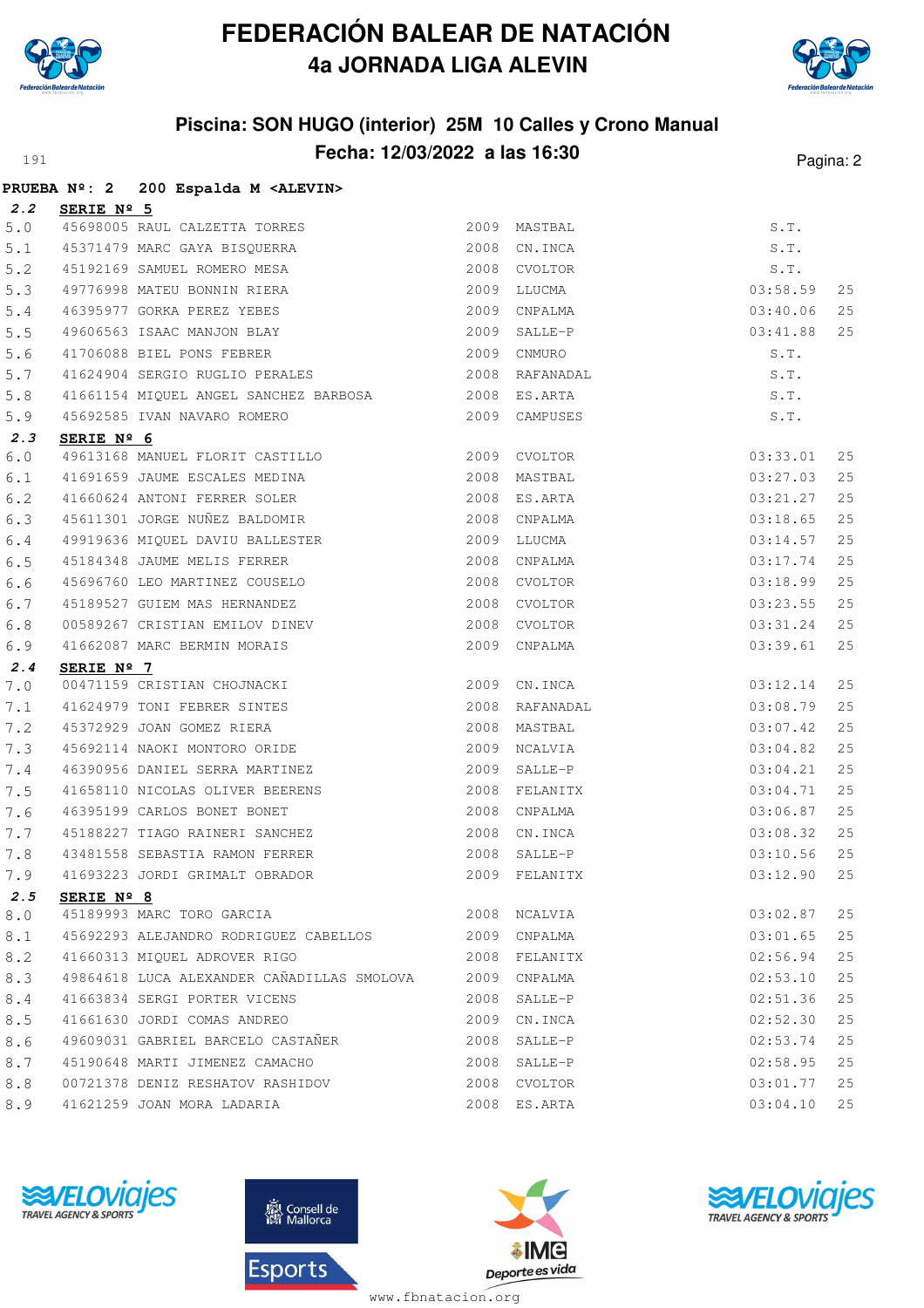



# **Piscina: SON HUGO (interior) 25M 10 Calles y Crono Manual Fecha: 12/03/2022 a las 16:30** Pagina: 3

|      |                      | PRUEBA Nº: 2 200 Espalda M <alevin></alevin>                                                                                                         |                |          |    |
|------|----------------------|------------------------------------------------------------------------------------------------------------------------------------------------------|----------------|----------|----|
| 2.6  | SERIE Nº 9           |                                                                                                                                                      |                |          |    |
| 9.0  |                      | 2008 CVOLTOR                                                                                                                                         |                | 02:47.58 | 25 |
| 9.1  |                      |                                                                                                                                                      |                | 02:45.33 | 25 |
| 9.2  |                      | 46397767 MARCOS SIQUIER RIPOLL 2008 CNPALMA                                                                                                          |                | 02:44.10 | 25 |
| 9.3  |                      | 45696313 GERARD VALLESPIR TORAN 2009 CN.INCA                                                                                                         |                | 02:39.31 | 25 |
| 9.4  |                      | 49773073 IÑIGO ROMERO AVILES 2008 SALLE-P                                                                                                            |                | 02:35.17 | 25 |
| 9.5  |                      | 41707753 PEP MIQUEL BURGUERA VALENS 2008 FELANITX                                                                                                    |                | 02:36.71 | 25 |
| 9.6  |                      | 46388467 SERGIO PIQUERAS CHAVARRIA 2009 CVOLTOR                                                                                                      |                | 02:43.96 | 25 |
| 9.7  |                      | 49770154 FCO. BORJA GARAU MORENO 2008 CNPALMA                                                                                                        |                | 02:44.15 | 25 |
| 9.8  |                      | 49609504 VALENTIN DE TORO BUCETA (2008) MASTBAL (2008) 2008 EVOLTOR                                                                                  |                | 02:46.65 | 25 |
|      |                      |                                                                                                                                                      |                | 02:49.55 | 25 |
|      |                      | 9.9 00342128 NICOLAS HUTHER<br>PRUEBA Nº: 3 200 Espalda F <alevin><br/>PRUEBA Nº: 3 200 Espalda F <alevin></alevin></alevin>                         |                |          |    |
| 3.1  | SERIE Nº 10          |                                                                                                                                                      |                |          |    |
| 10.1 |                      | 49866865 ANDREA SANCHEZ HERNANDEZ 2011 SALLE-P                                                                                                       |                | S.T.     |    |
|      |                      | 10.2 46393247 OLIMPIA BESALDUCH ALVAREZ 2010 CNPALMA                                                                                                 |                | S.T.     |    |
| 10.3 |                      | 46391984 EMMA RAMIS NOGUERA 2010 MASTBAL                                                                                                             |                | S.T.     |    |
| 10.4 |                      |                                                                                                                                                      |                | S.T.     |    |
| 10.5 |                      | 49605444 MARIA TERESA CORONEL OJEDA 19928294 ALBA FUENTES RULLAN 2010 SALLE-P                                                                        |                | S.T.     |    |
| 10.6 |                      | 49779461 MARTA AMENGUAL GARCIA                                                                                                                       | 2010 CVOLTOR   | S.T.     |    |
| 10.7 |                      |                                                                                                                                                      | 2011 FELANITX  | S.T.     |    |
| 10.8 |                      | 41692633 LAIA BORDOY GARAU<br>04300298 SARA NAVARRO ROMERO                                                                                           | 2011 CAMPUSES  | S.T.     |    |
| 3.2  | SERIE $N^{\circ}$ 11 |                                                                                                                                                      |                |          |    |
| 11.1 |                      | <b>SERIE Nº 11</b><br>02117380 EMILY CZAJA<br>20551190 MALENA CANET PONS 2011 CN.INCA                                                                | 2010 FELANITX  | S.T.     |    |
| 11.2 |                      |                                                                                                                                                      |                | S.T.     |    |
| 11.3 |                      | 41660725 CELIA CARRIO LLABRES<br>49921504 MARINA COLL ROMAN                                                                                          | 2010 RAFANADAL | S.T.     |    |
| 11.4 |                      |                                                                                                                                                      | 2010 CN.INCA   | S.T.     |    |
| 11.5 |                      | 49611527 CELIA FERNANDEZ RAMIREZ                                                                                                                     | 2011 CVOLTOR   | S.T.     |    |
|      |                      |                                                                                                                                                      |                | S.T.     |    |
|      |                      |                                                                                                                                                      |                | S.T.     |    |
|      |                      | 11.6 41663087 ALBA RIBA OLIVES 2011 CAMPUSES<br>11.7 46390840 MARTA BESTARD DEYA 2010 CAMPUSES<br>11.8 49605845 PAULA SILLERO FERNANDEZ 2010 CVOLTOR |                | S.T.     |    |
| 3.3  | SERIE Nº 12          |                                                                                                                                                      |                |          |    |
| 12.0 |                      | 42378087 PAULA PICORNELL CAÑADAS<br>2010 RAFANADAL                                                                                                   |                | S.T.     |    |
|      |                      | 12.1 49481146 AINA BAUZA LLANA (2010 FELANITX                                                                                                        |                | S.T.     |    |
|      |                      | 12.2 03229184 EVA BENFENATI                                                                                                                          | 2011 SALLE-P   | S.T.     |    |
|      |                      | 12.3 49482204 PAULA EGEA RUIZ                                                                                                                        | 2011 SALLE-P   | S.T.     |    |
| 12.4 |                      |                                                                                                                                                      |                | S.T.     |    |
| 12.5 |                      | 41691894 MARTINA BRUNET APARICIO XALLANDA 2010 RAFANADAL                                                                                             |                | S.T.     |    |
| 12.6 |                      | 54631302 MARIA NADAL LONARDONI                                                                                                                       | 2011 CAMPUSES  | S.T.     |    |
| 12.7 |                      | 41662295 LAIA PABLO TERRASSA                                                                                                                         | 2010 CAMPUSES  | S.T.     |    |
|      |                      | 12.8 46394621 CATERINA OBRADOR PALMER                                                                                                                | 2010 FELANITX  | S.T.     |    |
|      |                      | 12.9 49864969 OLIVIA ALVAREZ MIR                                                                                                                     | 2011 SALLE-P   | S.T.     |    |







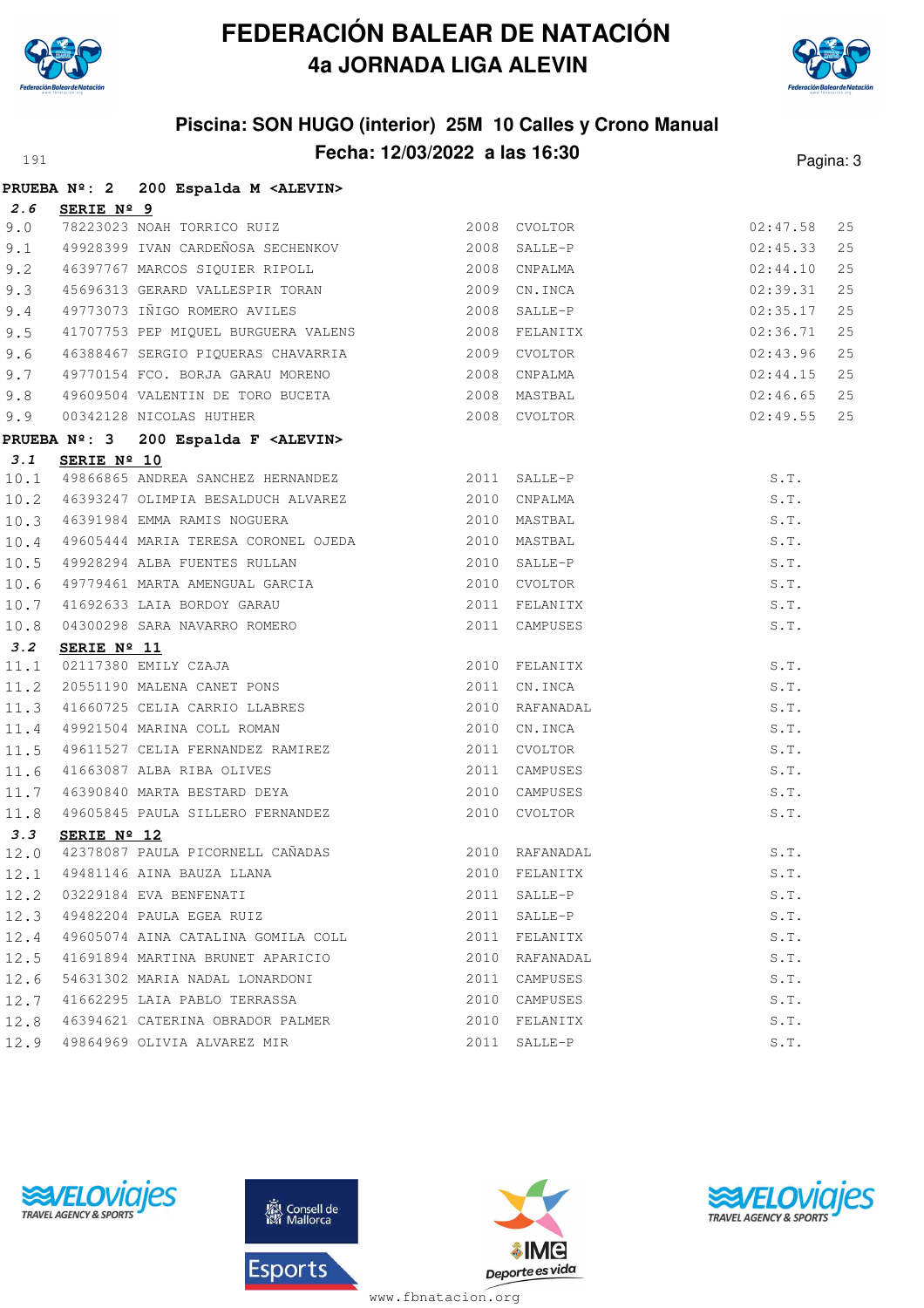



#### **Piscina: SON HUGO (interior) 25M 10 Calles y Crono Manual Fecha: 12/03/2022 a las 16:30** Pagina: 4

|      |                    | PRUEBA Nº: 3 200 Espalda F <alevin></alevin>                                                                                                                                                                                                                                                                |              |                |                          |     |
|------|--------------------|-------------------------------------------------------------------------------------------------------------------------------------------------------------------------------------------------------------------------------------------------------------------------------------------------------------|--------------|----------------|--------------------------|-----|
| 3.4  | <b>SERIE Nº 13</b> |                                                                                                                                                                                                                                                                                                             |              |                |                          |     |
| 13.0 |                    | 52031681 EMMA MARTINEZ FERRER                                                                                                                                                                                                                                                                               |              | 2011 CN.INCA   | 04:18.77                 | 25  |
| 13.1 |                    | 41662508 CLAUDIA CASTRO MUÑOZ 2010 SALLE-P                                                                                                                                                                                                                                                                  |              |                | 04:06.28                 | 25  |
| 13.2 |                    |                                                                                                                                                                                                                                                                                                             |              |                |                          | 25  |
| 13.3 |                    | 41692898 MARTA MAIMO FUSTER 2011 FELANITX 03:53.94<br>49611713 LUCIA SANCHEZ PORCEL 2011 MASTBAL 03:46.57<br>49607336 AINA MAS GARI 2011 LLUCMA 03:44.27<br>49771065 AINA MORAGUES CARDELL 2011 LLUCMA 03:45.33                                                                                             |              |                |                          | 25  |
| 13.4 |                    |                                                                                                                                                                                                                                                                                                             |              |                |                          | 25  |
| 13.5 |                    |                                                                                                                                                                                                                                                                                                             |              |                |                          | 25  |
| 13.6 |                    | 49926640 SARA VILLEGAS VILLEGAS 600 2010 CVOLTOR                                                                                                                                                                                                                                                            |              |                | 03:52.15                 | 25  |
| 13.7 |                    | 38446231 INES ILIANOVA NEDELTCHEV                                                                                                                                                                                                                                                                           |              | 2011 RAFANADAL | 03:57.83                 | 25  |
| 13.8 |                    | 49609208 PAULA PASCUAL VALERO 2011 SALLE-P 04:07.09                                                                                                                                                                                                                                                         |              |                |                          | 25  |
| 13.9 |                    | 49613856 PILAR JAUME MORAN                                                                                                                                                                                                                                                                                  |              |                | S.T.                     |     |
| 3.5  |                    | 2011 CN.INCA<br>SERIE Nº 14<br>41697917 MARTA GOMEZ RIERA<br>2011 MASTBAL                                                                                                                                                                                                                                   |              |                |                          |     |
| 14.0 |                    |                                                                                                                                                                                                                                                                                                             | 2011 MASTBAL |                | 03:41.53                 | 25  |
| 14.1 |                    |                                                                                                                                                                                                                                                                                                             |              |                | 03:34.99                 | 25  |
| 14.2 |                    |                                                                                                                                                                                                                                                                                                             |              |                |                          | 25  |
|      |                    | 14.3 49919590 MARIA SARMIENTO CANO 2011 SALLE-P                                                                                                                                                                                                                                                             |              |                | 03:30.42                 | 25  |
| 14.4 |                    |                                                                                                                                                                                                                                                                                                             |              |                | 03:29.30                 | 25  |
| 14.5 |                    |                                                                                                                                                                                                                                                                                                             |              |                | $03:30.23$<br>$03:31.10$ | 25  |
| 14.6 |                    |                                                                                                                                                                                                                                                                                                             |              |                |                          | 25  |
|      |                    |                                                                                                                                                                                                                                                                                                             |              |                | 03:33.90                 | 25  |
|      |                    |                                                                                                                                                                                                                                                                                                             |              |                | 03:36.43                 | 25  |
|      |                    | $\begin{tabular}{lllllllllll} 14.7 & 41662624 {\small \tt PAULA ENRIQUE ALORDA} & & & & & 2011 {\small \tt SALLE-P} \\ 14.8 & 49922387 {\small \tt CARLA ACEITION BUELE} & & & & 2010 {\small \tt CVOLTOR} \\ 14.9 & 41712479 {\small \tt IRENE VARON CUENCA} & & & 2011 {\small \tt CMMURO} \end{tabular}$ |              |                | 03:42.03                 | 25  |
| 3.6  | SERIE Nº 15        |                                                                                                                                                                                                                                                                                                             |              |                |                          |     |
| 15.0 |                    | 49480154 PILAR BARRIENTOS DURAN 2010 CVOLTOR                                                                                                                                                                                                                                                                |              |                | 03:28.90                 | 25  |
| 15.1 |                    | 54622923 VIVIANA BLAS STÜDE 60 2011 SALLE-P                                                                                                                                                                                                                                                                 |              |                | 03:21.17                 | 25  |
| 15.2 |                    |                                                                                                                                                                                                                                                                                                             |              |                | 03:15.77                 | 25  |
| 15.3 |                    |                                                                                                                                                                                                                                                                                                             |              |                | 03:10.32                 | 25  |
| 15.4 |                    |                                                                                                                                                                                                                                                                                                             |              |                | 02:51.62                 | 25  |
| 15.5 |                    | 54623315 MARTINA GARCIA PROHENS 2010 CNPALMA                                                                                                                                                                                                                                                                |              |                | 03:04.46                 | 25  |
| 15.6 |                    | 49868806 CECILIA NOCERAS SANCHEZ 2010 CN.INCA                                                                                                                                                                                                                                                               |              |                | 03:14.85                 | 25  |
|      |                    | 15.7 46397615 MARIA ANGELA BARCELO CASTAÑER 2010 SALLE-P                                                                                                                                                                                                                                                    |              |                | 03:18.09                 | 25  |
|      |                    |                                                                                                                                                                                                                                                                                                             |              |                |                          | 25  |
|      |                    |                                                                                                                                                                                                                                                                                                             |              |                |                          | 2.5 |
|      |                    | PRUEBA Nº: 4 1500 Libres M <alevin></alevin>                                                                                                                                                                                                                                                                |              |                |                          |     |
| 4.1  | SERIE Nº 16        |                                                                                                                                                                                                                                                                                                             |              |                |                          |     |
| 16.1 |                    | 46397767 MARCOS SIQUIER RIPOLL                                                                                                                                                                                                                                                                              |              | 2008 CNPALMA   | S.T.                     |     |
| 16.2 |                    | 45189993 MARC TORO GARCIA                                                                                                                                                                                                                                                                                   | 2008         | NCALVIA        | S.T.                     |     |
| 16.3 |                    | 00721378 DENIZ RESHATOV RASHIDOV                                                                                                                                                                                                                                                                            | 2008         | CVOLTOR        | S.T.                     |     |
| 16.4 |                    | 41660313 MIQUEL ADROVER RIGO                                                                                                                                                                                                                                                                                | 2008         | FELANITX       | S.T.                     |     |
| 16.5 |                    | 45371479 MARC GAYA BISQUERRA                                                                                                                                                                                                                                                                                | 2008         | CN.INCA        | S.T.                     |     |
| 16.6 |                    | 41624979 TONI FEBRER SINTES                                                                                                                                                                                                                                                                                 |              | 2008 RAFANADAL | S.T.                     |     |
| 16.7 |                    | 41624904 SERGIO RUGLIO PERALES                                                                                                                                                                                                                                                                              |              | 2008 RAFANADAL | S.T.                     |     |
| 16.8 |                    | 78223023 NOAH TORRICO RUIZ                                                                                                                                                                                                                                                                                  |              | 2008 CVOLTOR   | S.T.                     |     |
|      |                    |                                                                                                                                                                                                                                                                                                             |              |                |                          |     |







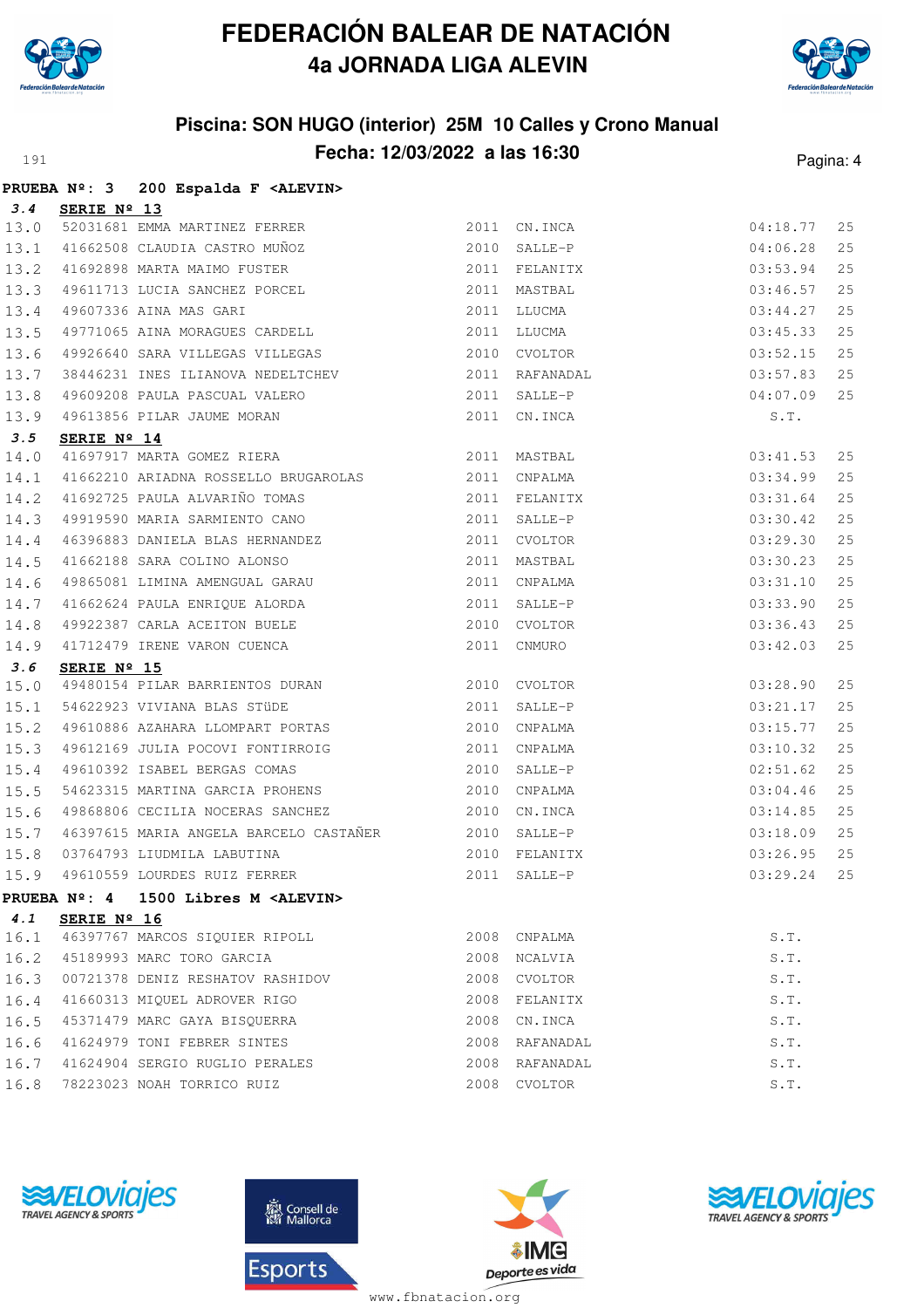



# **Piscina: SON HUGO (interior) 25M 10 Calles y Crono Manual Fecha: 12/03/2022 a las 16:30** Pagina: 5

|      |                      | PRUEBA Nº: 4 1500 Libres M <alevin></alevin>                                                                                                                                                         |                |                    |    |
|------|----------------------|------------------------------------------------------------------------------------------------------------------------------------------------------------------------------------------------------|----------------|--------------------|----|
| 4.2  | SERIE $N^{\circ}$ 17 |                                                                                                                                                                                                      |                |                    |    |
| 17.1 |                      | 46395199 CARLOS BONET BONET                                                                                                                                                                          | 2008 CNPALMA   | S.T.               |    |
| 17.2 |                      | 41658110 NICOLAS OLIVER BEERENS 2008 FELANITX                                                                                                                                                        |                | S.T.               |    |
| 17.3 |                      | 41707944 PERE ADROVER FORTEZA 2008 RAFANADAL                                                                                                                                                         |                | S.T.               |    |
| 17.4 |                      | 49614306 PAU FRANCESC PASTOR COLL 2008 CN.INCA                                                                                                                                                       |                | S.T.               |    |
| 17.5 |                      | 45372929 JOAN GOMEZ RIERA (2008)<br>41691659 JAUME ESCALES MEDINA (2008)                                                                                                                             | MASTBAL        | S.T.               |    |
| 17.6 |                      |                                                                                                                                                                                                      | MASTBAL        | S.T.               |    |
| 17.7 |                      |                                                                                                                                                                                                      | 2008 CNPALMA   | S.T.               |    |
| 17.8 |                      | 49770154 FCO. BORJA GARAU MORENO<br>45611301 JORGE NUÑEZ BALDOMIR                                                                                                                                    | 2008 CNPALMA   | S.T.               |    |
| 4.3  | SERIE Nº 18          |                                                                                                                                                                                                      |                |                    |    |
| 18.0 |                      |                                                                                                                                                                                                      |                | S.T.               |    |
| 18.1 |                      | SERIE N <sup>2</sup> IO<br>45188227 TIAGO RAINERI SANCHEZ<br>00342128 NICOLAS HUTHER<br>41663834 SERGI PORTER VICENS<br>49773073 IÑIGO ROMERO AVILES<br>2008 SALLE-P<br>2008 SALLE-P<br>2008 SALLE-P |                | S.T.               |    |
| 18.2 |                      |                                                                                                                                                                                                      |                | 20:34.36           | 25 |
| 18.3 |                      |                                                                                                                                                                                                      |                | 19:34.79           | 25 |
| 18.4 |                      | 49928399 IVAN CARDEÑOSA SECHENKOV 2008 SALLE-P                                                                                                                                                       |                | 18:19.84           | 25 |
| 18.5 |                      |                                                                                                                                                                                                      |                | 19:15.96           | 25 |
| 18.6 |                      | 41707753 PEP MIQUEL BURGUERA VALENS (2008) FELANITX<br>45189527 GUIEM MAS HERNANDEZ (2008) 2008 CVOLTOR<br>45184348 JAUME MELIS FERRER (2008) 2008 CNPALMA                                           |                | 19:40.46           | 25 |
| 18.7 |                      |                                                                                                                                                                                                      |                | 23:31.91           | 25 |
| 18.8 |                      |                                                                                                                                                                                                      |                | S.T.               |    |
| 18.9 |                      | 78222977 FRANCISCO SOLANO FERRER 2008 CN.INCA                                                                                                                                                        |                | S.T.               |    |
|      |                      | PRUEBA Nº: 5 800 Libres M <alevin></alevin>                                                                                                                                                          |                |                    |    |
| 5.1  | SERIE Nº 19          |                                                                                                                                                                                                      |                |                    |    |
| 19.1 |                      |                                                                                                                                                                                                      |                | S.T.               |    |
| 19.2 |                      | 00471159 CRISTIAN CHOJNACKI 2009 CN.INCA                                                                                                                                                             |                | S.T.               |    |
| 19.3 |                      | 49776998 MATEU BONNIN RIERA<br>49919636 MIQUEL DAVIU BALLESTER<br>41661630 JORDI COMAS ANDREO<br>46395977 GORKA PEREZ YEBES<br>2009 CN.INCA<br>2009 CN.INCA                                          |                | S.T.               |    |
| 19.4 |                      |                                                                                                                                                                                                      |                | S.T.               |    |
| 19.5 |                      |                                                                                                                                                                                                      |                | S.T.               |    |
| 19.6 |                      |                                                                                                                                                                                                      |                | S.T.               |    |
| 19.7 |                      |                                                                                                                                                                                                      | 2009 NCALVIA   | S.T.               |    |
| 19.8 |                      | 49864618 LUCA ALEXANDER CAÑADILLAS SMOLOVA 2009 CNPALMA                                                                                                                                              |                | S.T.               |    |
| 5.2  | SERIE Nº 20          |                                                                                                                                                                                                      |                |                    |    |
| 20.0 |                      | 41662087 MARC BERMIN MORAIS                                                                                                                                                                          | 2009 CNPALMA   | S.T.               |    |
|      |                      |                                                                                                                                                                                                      |                | S.T.               |    |
|      |                      | 20.2 41690131 ALVARO HEREDIA TORRES                                                                                                                                                                  | 2009 RAFANADAL | S.T.               |    |
| 20.3 |                      | 45696313 GERARD VALLESPIR TORAN                                                                                                                                                                      | 2009 CN. INCA  | S.T.               |    |
| 20.4 |                      | 49613168 MANUEL FLORIT CASTILLO                                                                                                                                                                      | 2009 CVOLTOR   | S.T.               |    |
| 20.5 |                      | 41657113 RAUL LUQUE GALLARDO                                                                                                                                                                         | 2009 RAFANADAL | S.T.               |    |
| 20.6 |                      | 46390956 DANIEL SERRA MARTINEZ                                                                                                                                                                       | 2009 SALLE-P   | S.T.               |    |
| 20.7 |                      | 46388467 SERGIO PIQUERAS CHAVARRIA                                                                                                                                                                   | 2009 CVOLTOR   | S.T.               |    |
| 20.8 |                      | 45692293 ALEJANDRO RODRIGUEZ CABELLOS                                                                                                                                                                | 2009 CNPALMA   | $\texttt{S}$ . T . |    |